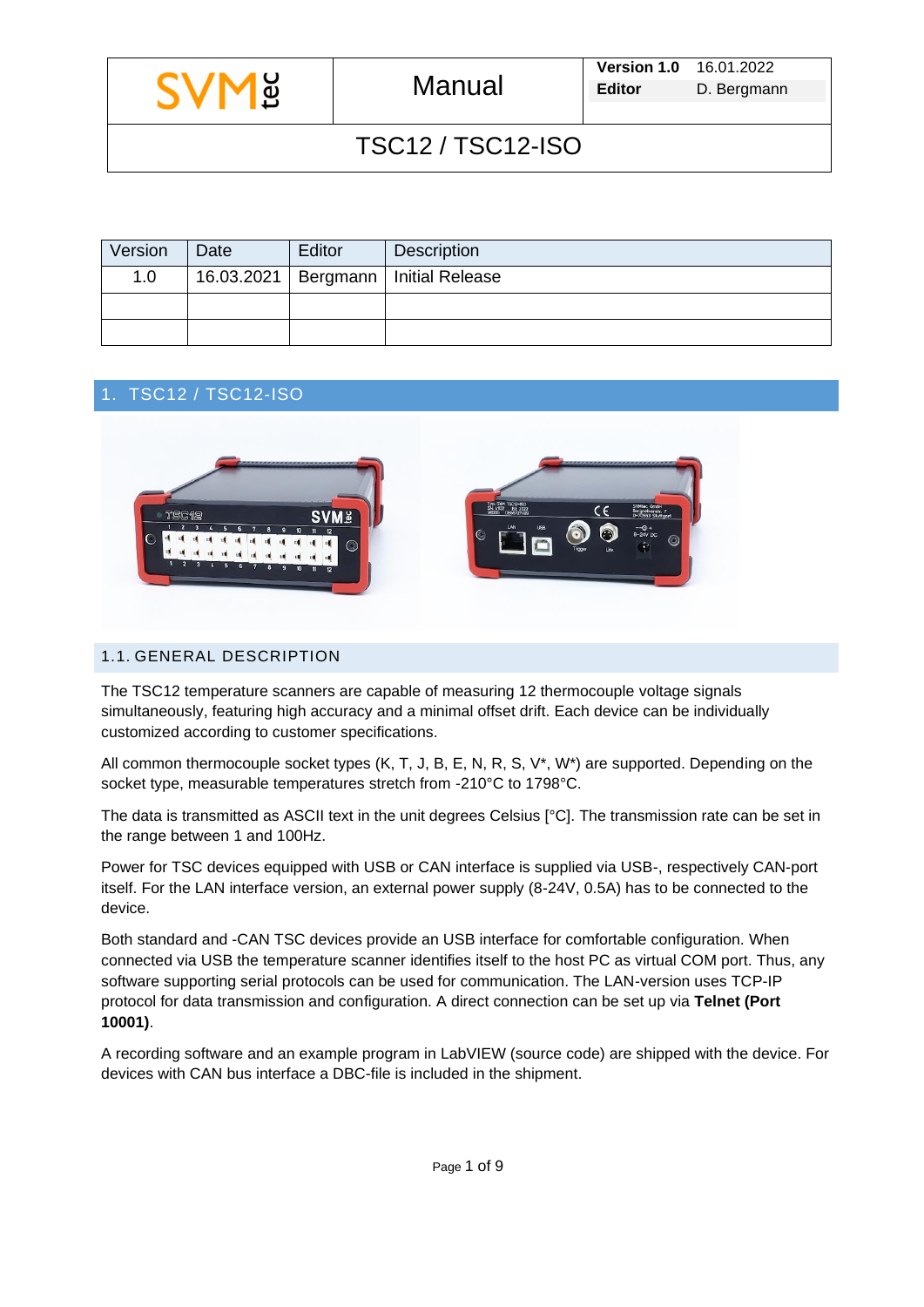

### 1.2. DIFFERENCE BETWEEN TSC12 AND TSC12-ISO

| Feature                    | <b>TSC12</b>                             | TSC12-ISO                          |
|----------------------------|------------------------------------------|------------------------------------|
| Galvanic channel isolation | No (input protection +/-40V)             | each channel individually isolated |
| Analog-digital converter   | 19bit                                    | 24bit                              |
| Max. scanrate              | 50Hz                                     | 100Hz                              |
| Housing dimensions         | $130 \times 55 \times 95$ mm (B x H x T) | 130 x 55 x 170 mm (B x H x T)      |

## 1.3. SERIAL INTERFACE

| Command                          | <b>Function</b>                                                                                                                                 | <b>Answer</b>                                  |
|----------------------------------|-------------------------------------------------------------------------------------------------------------------------------------------------|------------------------------------------------|
| EE LOAD                          | Load calibration data from EEPROM                                                                                                               | #EEPROM:loaded                                 |
| EE_SAVE                          | Save calibration data to EEPROM                                                                                                                 | #EEPROM:saved                                  |
| *IDN?                            | Read device ID                                                                                                                                  | TYPE PSC8-USB VERSION 1.0<br>SERNUM #SN31xxxxx |
| RATE x                           | Set sample rate for streaming mode<br>range $x = 105000$ [ms]<br>default: $1000$ [ms] ~> $1$ [Hz]                                               | #Rate=x ms<br>#Error: Rate-Range               |
| RATE?                            | Read sample rate                                                                                                                                | #Rate=x ms                                     |
| RATE 0                           | Activate request and trigger mode<br>Actual values are read only after manual command "?" is<br>sent                                            | #Request-Mode active                           |
| Ŝ.                               | Read actual values (request-mode only)                                                                                                          |                                                |
| $*$ RST                          | Reset scanllist settings                                                                                                                        | #RESET                                         |
| SCAN A x<br>SCAN B x<br>SCAN C x | Defines a scanlist (channel selection)<br>Binary, each bit represents one channel                                                               |                                                |
| FILTER <sub>x</sub>              | Activate exponential filter<br>$0 =$ deactivated; $>0 =$ filter range in ms                                                                     | #Filter=x                                      |
| TC x K                           | Set thermocouple type of channel x to type K (available: K,<br>T, J, B, E, N, R, S, V*, W*)<br>$x = -1$ : set thermocouple type of all channels | #TC x K<br>#TC K K K K K K K K K K K           |
| TC? x                            | Read thermocouple type of channel x                                                                                                             | #TC x K                                        |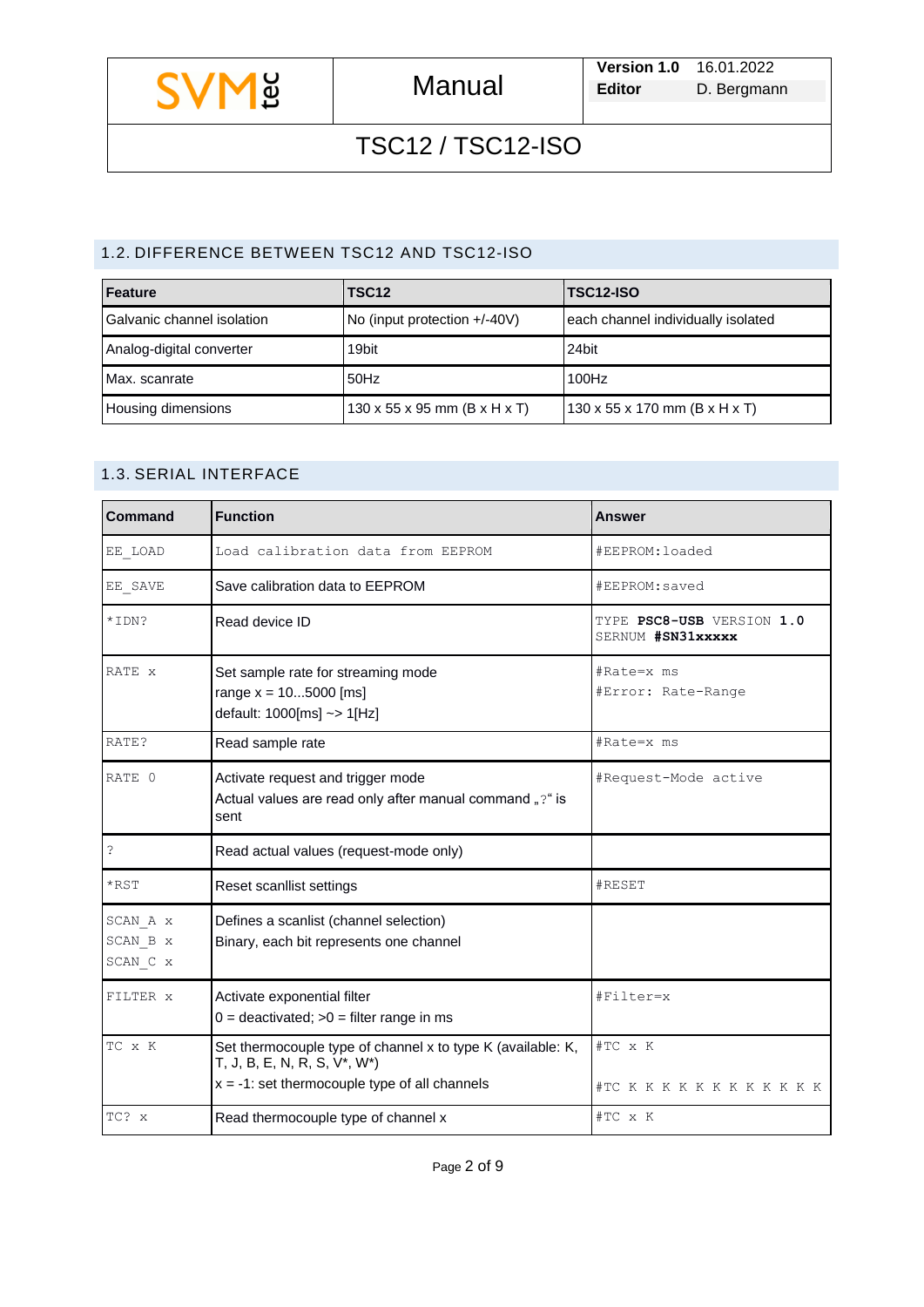| ပ<br>$\tilde{\mathbf{\Theta}}$<br>ٮ |  |
|-------------------------------------|--|
|-------------------------------------|--|

| Command         | <b>Function</b>                                                                                           | <b>Answer</b>               |
|-----------------|-----------------------------------------------------------------------------------------------------------|-----------------------------|
|                 | $x = -1$ : read thermocouple type of all channels.                                                        | #TC K K K K K K K K K K K K |
| TC OFS x        | Set cold junction temperature offset<br>range $x = -7.958$ [K]<br>default: 0.7 / according to calibration | #TC OFS x                   |
| TC OFS?         | Read cold junction temperature offset                                                                     | #TC OFS x                   |
| tx <sub>1</sub> | Start streaming mode                                                                                      | #TX ON                      |
| tx <sub>0</sub> | Stop streaming mode                                                                                       | #TX OFF                     |

| - for CAN bus version only - |                                                                                                   |                                 |  |
|------------------------------|---------------------------------------------------------------------------------------------------|---------------------------------|--|
| CAN ID x                     | Set CAN-ID                                                                                        | #OK                             |  |
| CAN IT x                     | Set interface<br>$x = 0$ : normal (11bit, CAN 2.0A)<br>$x = 1$ : extended 23bit (23bit, CAN 2.0B) | #OK                             |  |
| CAN?                         | Read actual CAN configuration                                                                     | #ID:0x[] Speed:[baud] IDT:[0,1] |  |
| CAN SPEED x                  | Set CAN bus rate<br>0: 125 kBaud<br>1: 250 kBaud<br>2: 500 kBaud<br>3: 1 MBaud                    | #OK                             |  |

Each command is terminated by a line break (CR, LF or CR+LF). The sensor enumeration of all devices starts at 1.

### 1.4. TELNET TCP COMMUNICATION

Establish Telnet connection on TSP Port 10001

Install or activate telnet (on Windows: enable telnet feature, see <https://social.technet.microsoft.com/wiki/contents/articles/910.windows-7-enabling-telnet-client.aspx> )

Open a terminal (on Windows: cmd.exe)



Enter "telnet 192.168.1.200 10001" (use the TSC's IP. **The communication port is 10001**)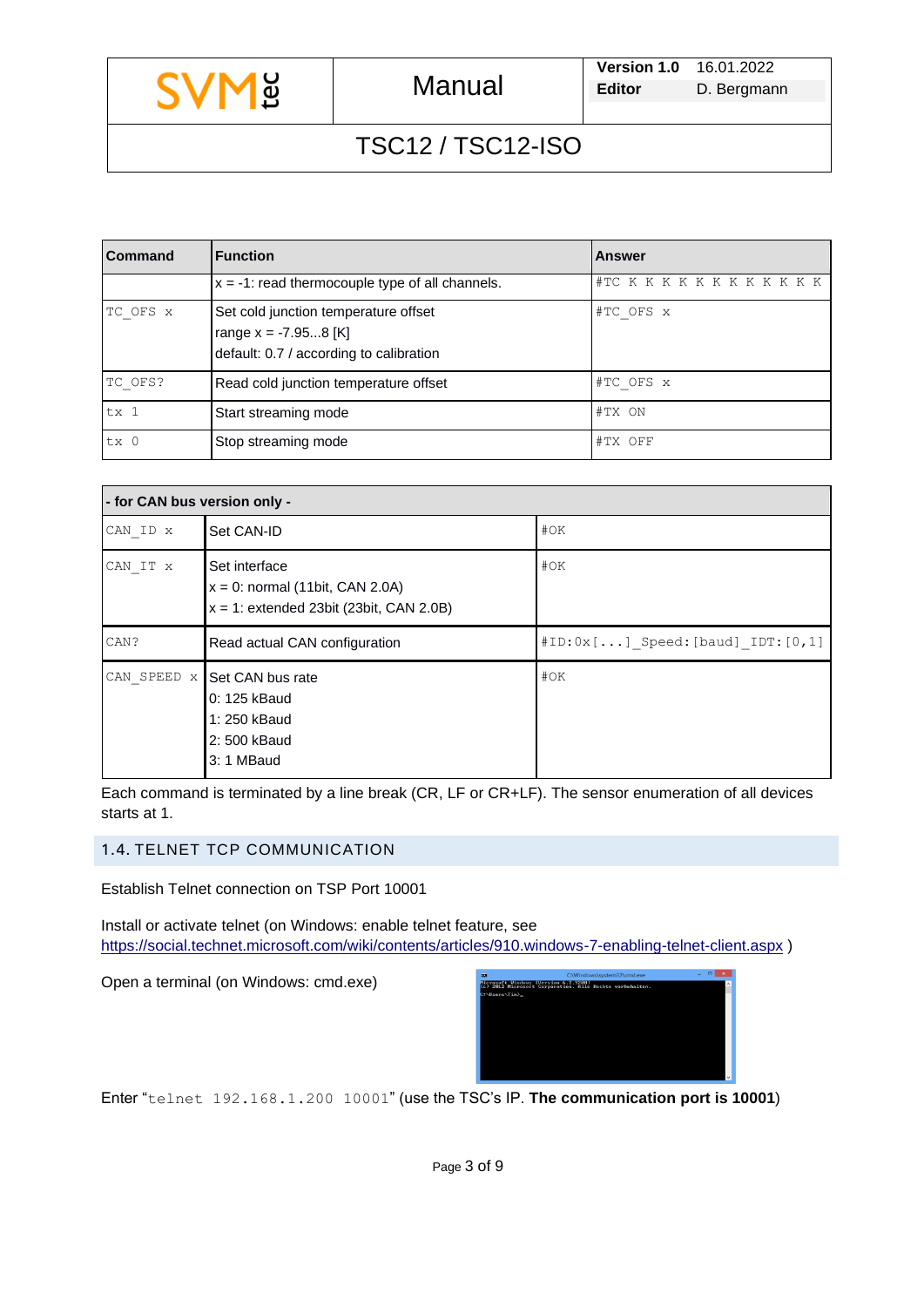|  | ပ္ပ<br>↵ |
|--|----------|
|--|----------|

### 1.5. DATA TRANSFER MODES

#### **A Software trigger mode**

Type "rate  $0$ " to enter trigger mode (followed by  $\langle$ enter>)

Type "?" (followed by  $\langle$ enter>)  $\rightarrow$  the TSC sends the most recent data in CSV format

| <b>TCP Command</b> | Answer                                                 |
|--------------------|--------------------------------------------------------|
| rate 0             | #Request-Mode active. Send '?'                         |
|                    | $ 21.1200 \t22.2422 \t-10.2350 \t0.0210 \t-12.7820 \t$ |

B External trigger mode

Type "rate 0" to enter trigger mode (followed by <enter>)

Connect external trigger to the scanner → on every trigger signal the TSC sends the most recent data in CSV format

| <b>TCP Command</b> | Answer                                                                                          |
|--------------------|-------------------------------------------------------------------------------------------------|
| rate 0             | #Request-Mode active. Send '?'                                                                  |
|                    | trigger signal $\begin{bmatrix} 21.1200 & 22.2422 & -10.2350 & 0.0210 & -12.7820 \end{bmatrix}$ |

#### C Streaming mode

For continuous output set the output rate to any value from 10 to 5000[ms], e.g. "rate 100"

| <b>TCP Command</b> | Answer                                             |
|--------------------|----------------------------------------------------|
| rate 200           | $\texttt{\#rate=200ms}$                            |
| tx 1               | #TX ON                                             |
|                    | $21.1200$ $22.2422$ $-10.2350$ 0.0210 $-12.7820$   |
|                    | $21.1200$ $22.2422$ $-10.2350$ $0.0210$ $-12.7820$ |
|                    | $21.1200$ $22.2422$ $-10.2350$ 0.0210 $-12.7820$   |
|                    | $21.1200$ $22.2422$ $-10.2350$ 0.0210 $-12.7820$   |
|                    | $21.1200$ $22.2422$ $-10.2350$ $0.0210$ $-12.7820$ |
|                    | .                                                  |

#### Data Format

The output data sent in CSV format. Values are tab " $/t$ " separated and lines are terminated by a new line and a carriage return character " $/n/r$ ".

#### **Scanlist**

To choose the channels that are to be sent use the SCAN command.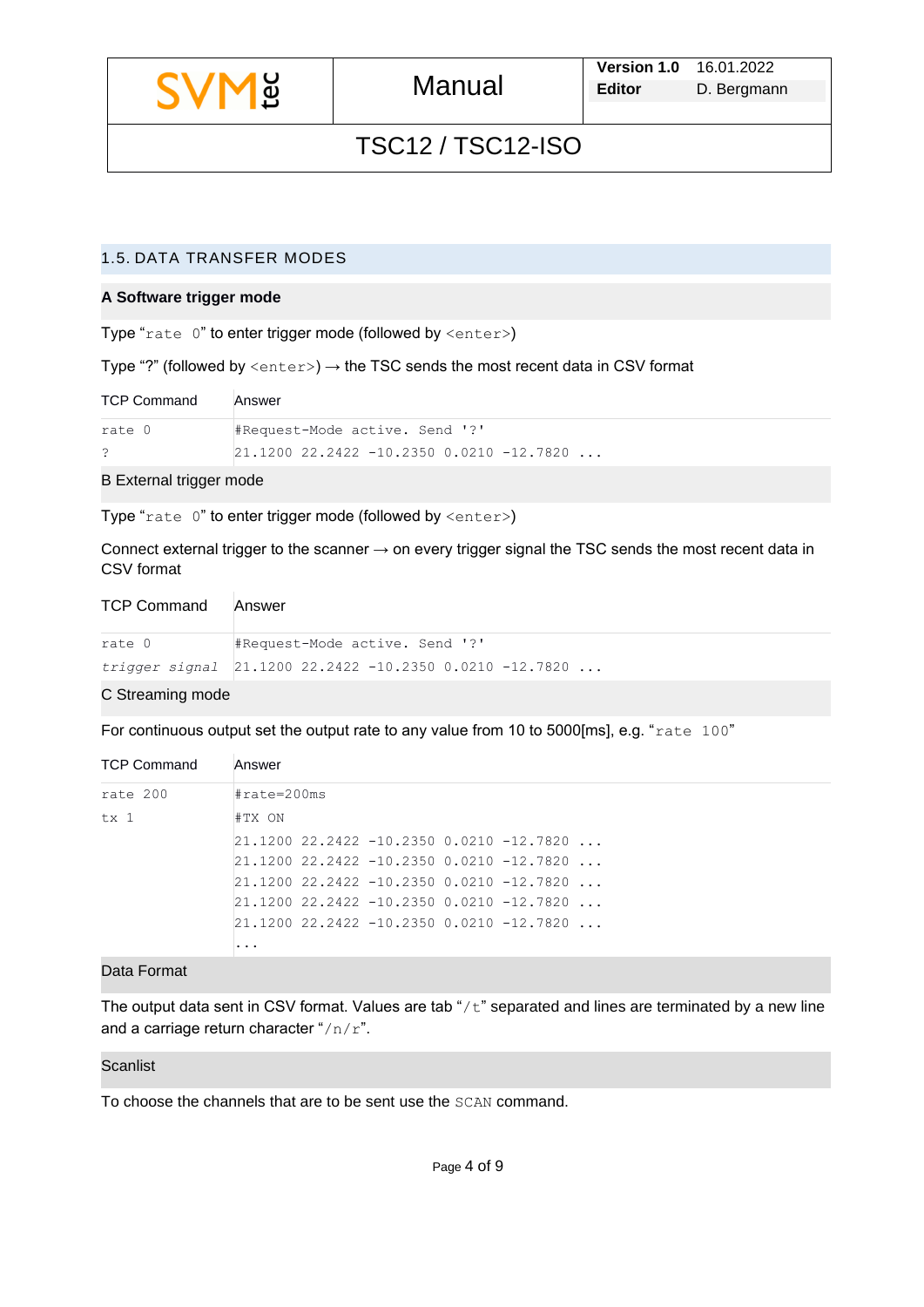|  |  | ပ<br>$\tilde{\mathbf{\Theta}}$<br>▃ |
|--|--|-------------------------------------|
|--|--|-------------------------------------|

SCAN A sets the first 8 channels SCAN B the following 8 etc. The adjacent number is the 8-bit representation of the 8 channels (each bit one channel)

 $\rightarrow$  SCAN A 3: only channel 1 and 2 are read (3 = 1 1 0 0 0 0 0 0)

| <b>TCP Command</b> | Answer      |                 |  |  |                                            |  |
|--------------------|-------------|-----------------|--|--|--------------------------------------------|--|
| rate 200           | #rate=200ms |                 |  |  |                                            |  |
| tx 1               | #TX ON      |                 |  |  |                                            |  |
|                    |             |                 |  |  | $21.1200$ 22.2422 -10.2350 0.0210 -12.7820 |  |
|                    |             |                 |  |  | $21.1200$ 22.2422 -10.2350 0.0210 -12.7820 |  |
|                    |             |                 |  |  | 21.1200 22.2422 -10.2350 0.0210 -12.7820   |  |
|                    |             |                 |  |  | $21.1200$ 22.2422 -10.2350 0.0210 -12.7820 |  |
|                    |             |                 |  |  | 21.1200 22.2422 -10.2350 0.0210 -12.7820   |  |
|                    | .           |                 |  |  |                                            |  |
| tx 0               | #TX OFF     |                 |  |  |                                            |  |
| SCAN A 3           |             |                 |  |  |                                            |  |
| tx 1               | #TX ON      |                 |  |  |                                            |  |
|                    |             | 21.1200 22.2422 |  |  |                                            |  |
|                    |             | 21.1200 22.2422 |  |  |                                            |  |
|                    |             | 21.1200 22.2422 |  |  |                                            |  |
|                    |             | 21.1200 22.2422 |  |  |                                            |  |
|                    |             | 21.1200 22.2422 |  |  |                                            |  |
|                    | .           |                 |  |  |                                            |  |
| $*$ RST            | #RESET      |                 |  |  |                                            |  |
|                    |             |                 |  |  | 21.1200 22.2422 -10.2350 0.0210 -12.7820   |  |
|                    |             |                 |  |  | $21.1200$ 22.2422 -10.2350 0.0210 -12.7820 |  |
|                    |             |                 |  |  | $21.1200$ 22.2422 -10.2350 0.0210 -12.7820 |  |
|                    |             |                 |  |  | $21.1200$ 22.2422 -10.2350 0.0210 -12.7820 |  |
|                    |             |                 |  |  | $21.1200$ 22.2422 -10.2350 0.0210 -12.7820 |  |
|                    | .           |                 |  |  |                                            |  |

## 1.6. VB .NET EXAMPLE CODE

' TSC12-Example application -- Continuous mode ' Opens a TCP network stream and gathers the data continuously.

' -> while running, hit any key to exit

Imports System Imports System.IO Imports System.Net Imports System.Net.Sockets Module TSC\_streaming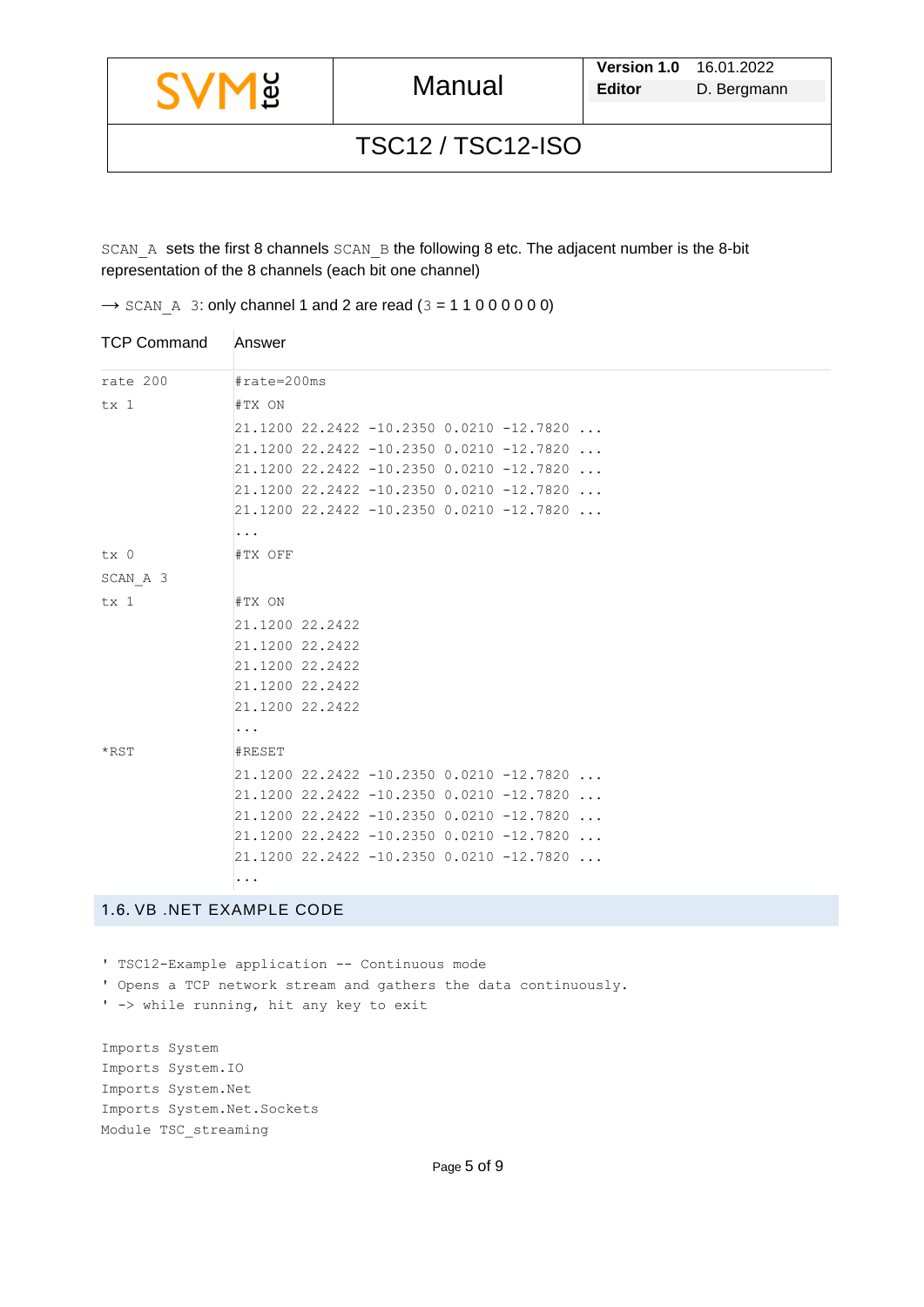```
Sub Main()
Dim IP As String = "192.168.1.102" ' Enter IP address here
Dim Client = New TcpClient(IP, 10001)
Dim values() As Double
Dim d As Double
Dim strArray() As String
If Client.Connected Then
Dim ns = Client.GetStream()
Dim SR = New StreamReader(ns)
Dim sw = New StreamWriter(ns)
Dim line As String
Dim quitNow = 0
Dim count = 0sw.WriteLine("") ' If there was something in the send-buf fer, we can clear that with 
one linefeed
sw.WriteLine("RATE 300") ' Command to set the scanrate to 300ms
sw.WriteLine("TX 1") ' Command to start the streaming mode
' Add commands if needed 
sw.Flush()
While (Not Console.KeyAvailable) ' every key pressed exits this demo
line = SR.ReadLine()
Console.WriteLine(line)
strArray = line.Split(vbTab)
If strArray.All(Function(number) Decimal.TryParse(number, d)) Then
values = Array.ConvertAll(strArray, Function(c As String) Val(c)) 'convert string to 
doubles for further use
' do something with your values here...
End If
End While
Console.Write("Just as example: last data[0] was: ")
Console.WriteLine(values(0))
Console.WriteLine("Closing connection and exiting demo")
sw.WriteLine("TX 0") ' Command to stop the streaming mode
sw.Flush()
Threading.Thread.Sleep(3000)
SR.Close()
sw.Close()
ns.Close()
Client.Close()
End If
End Sub
End Module
```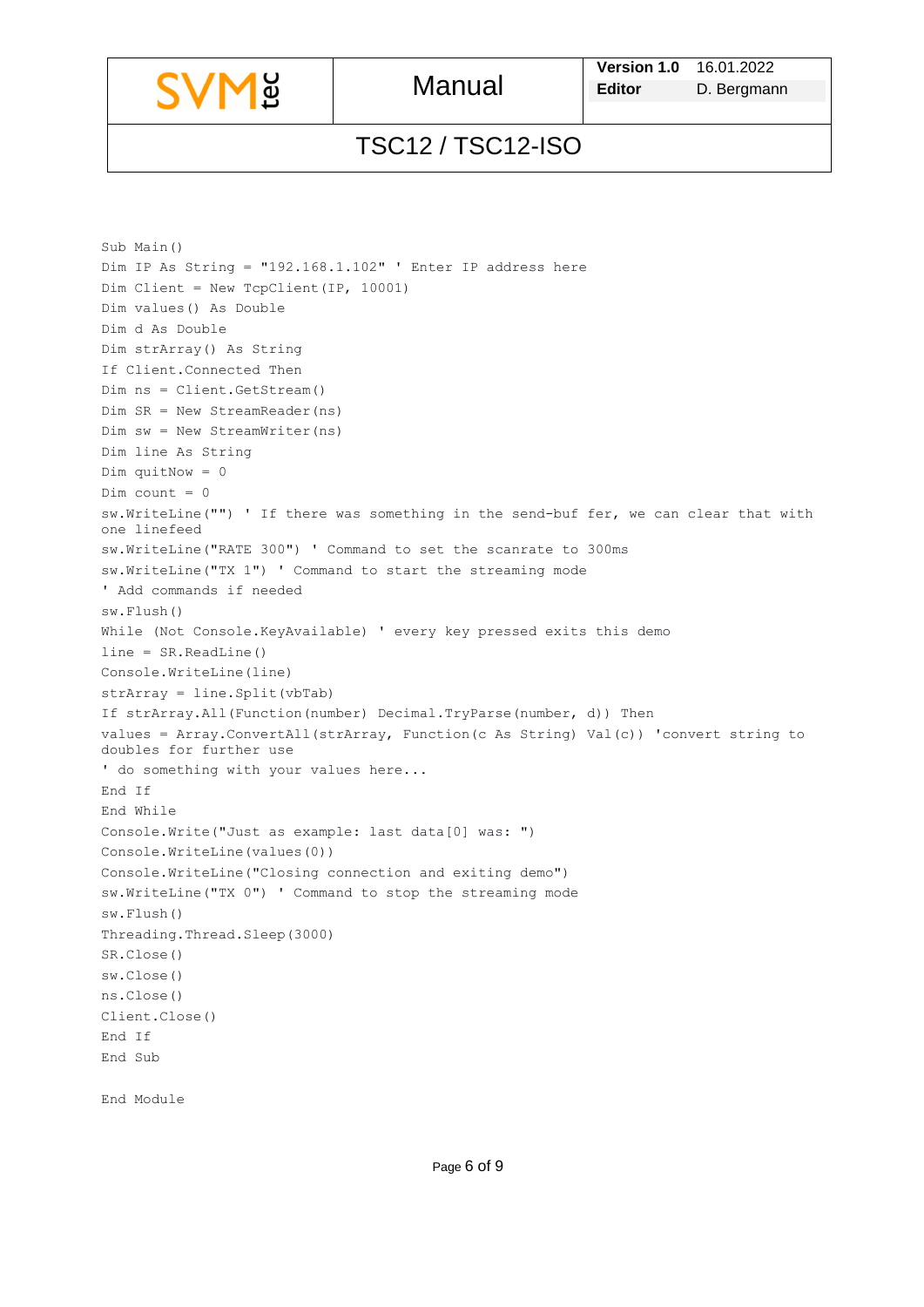|                        | <b>M</b> g<br>Manual | <b>Version 1.0</b> 16.01.2022 |             |  |
|------------------------|----------------------|-------------------------------|-------------|--|
|                        |                      | <b>Editor</b>                 | D. Bergmann |  |
|                        |                      |                               |             |  |
| <b>TSC12/TSC12-ISO</b> |                      |                               |             |  |

## 1.7. PIN ASSIGNMENT (M8-CONNECTOR)

Standard version:



*Table 1: Pin assignment standard version*

Trigger version:



*Table 2: Pin assignment trigger version*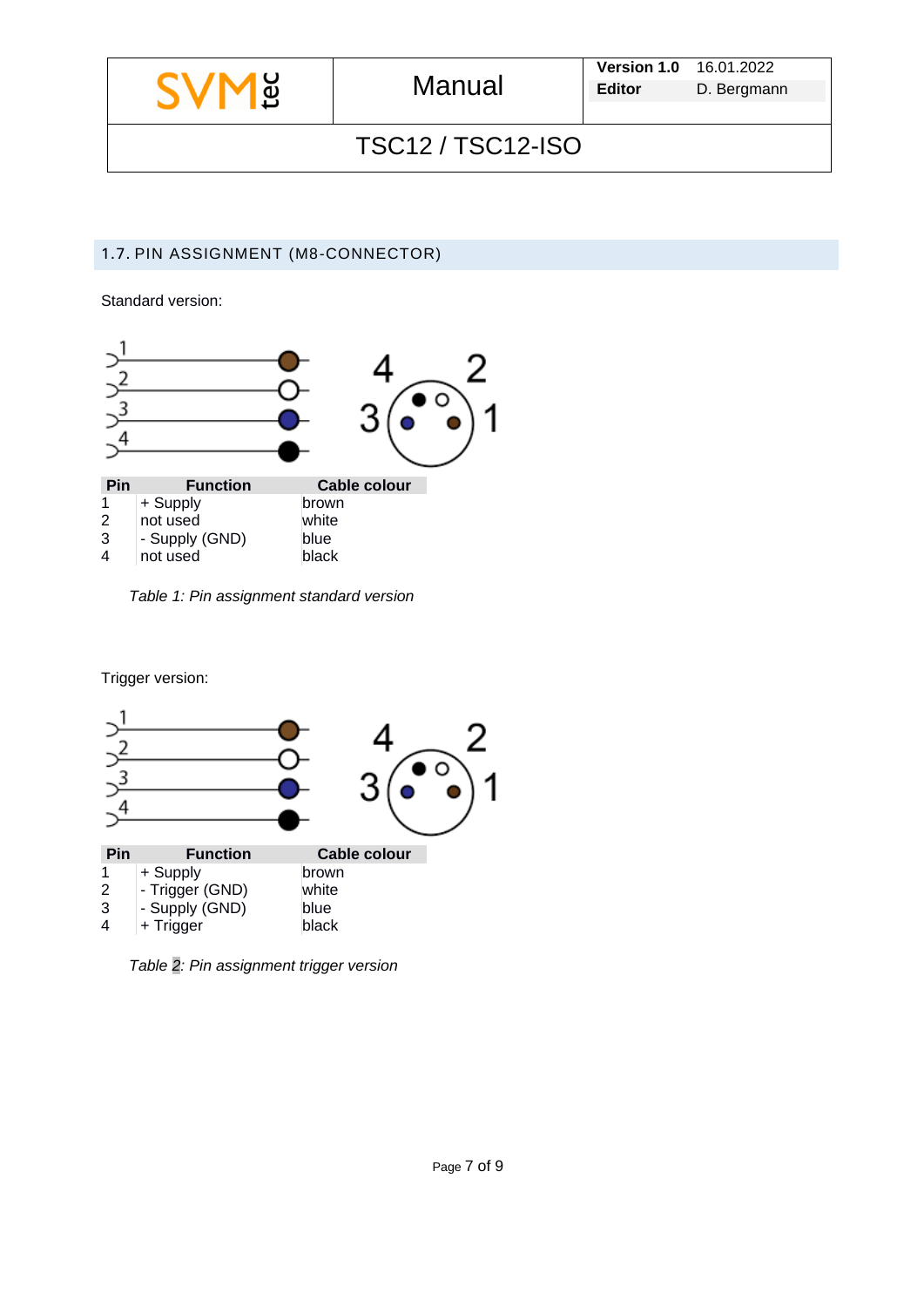|                   |        | <b>Version 1.0 16.01.2022</b> |             |  |
|-------------------|--------|-------------------------------|-------------|--|
| <b>SVME</b>       | Manual | <b>Editor</b>                 | D. Bergmann |  |
|                   |        |                               |             |  |
| TSC12 / TSC12-ISO |        |                               |             |  |

CAN bus version:



*Table 3: Pin assignment CAN-Bus version*

## BNC Trigger Connector Pinout

| <b>Pin</b> | <b>Function</b> | Pin        |
|------------|-----------------|------------|
|            | ⊦ Trigger       | Center pin |
| 2          | - Trigger (GND) | Shield     |

## Power Specification

| <b>Connector</b> | <b>Pins</b> | Voltage range    |
|------------------|-------------|------------------|
| Power            | ⊢1-3        | 7-24V DC / 100mA |
| Trigger          | $2 - 4$     | $3-24V$          |



*Figure 1: Power connector pinout*